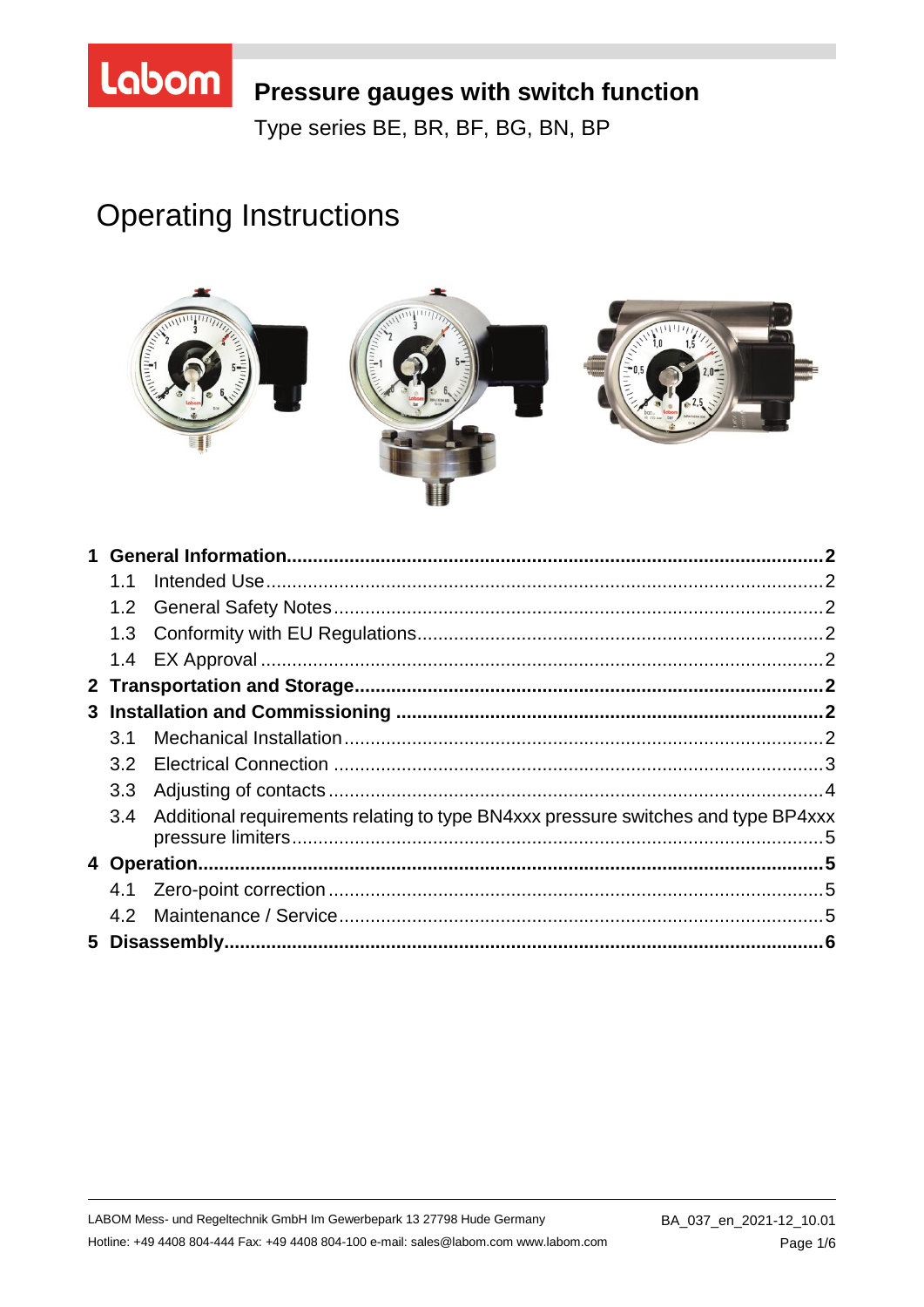#### **1 General Information**

This document contains necessary information for the proper installation and use of this device. In addition to this instruction, be sure to observe all statutory requirements, applicable standards, the additional technical specifications on the accompanying data sheet (see www.labom.com) as well as the specifications indicated on the type plate.

#### **1.1 Intended Use**

The device is intended to measure pressure of gases, vapors and liquids as specified in the data sheet.

#### **1.2 General Safety Notes**

The installation, set up, service or disassembly of this device must only be done by trained, qualified personnel using suitable equipment and authorized to do so.



### **Warning**

Media can escape if unsuitable devices are used or if the installation is not correct.

Danger of severe injury or damage

 $\triangleright$  Ensure that the device is suitable for the process and undamaged.

#### **1.3 Conformity with EU Regulations**

The CE-marking on the device certifies its compliance with the applicable EU Directives for placing products on the market within the European Union.

You find the complete EU Declaration of Conformity (document no. KE\_053) at www.labom.com.

#### **1.4 EX Approval**

If you purchased a device with EX approval, please refer to the accompanying document XA\_013, XA\_014, XA\_016 or XA\_021.

#### **2 Transportation and Storage**

Store and transport the device only under clean and dry conditions preferably in the original packaging. Avoid exposure to shocks and excessive vibrations.

Permissible storage temperature: -40...70 °C

S3 models with case filling

Permissible storage temperature: -20...60 °C

#### **3 Installation and Commissioning**

Ensure that the device is suitable for the intended application with respect to pressure range, overpressure limit, media compatibility, temperature range and process connection.

#### **3.1 Mechanical Installation**

Use gaskets, if required, that are suitable for the process connection and resistant to the media.

Before starting operation, check the process connection carefully for leaks under pressure.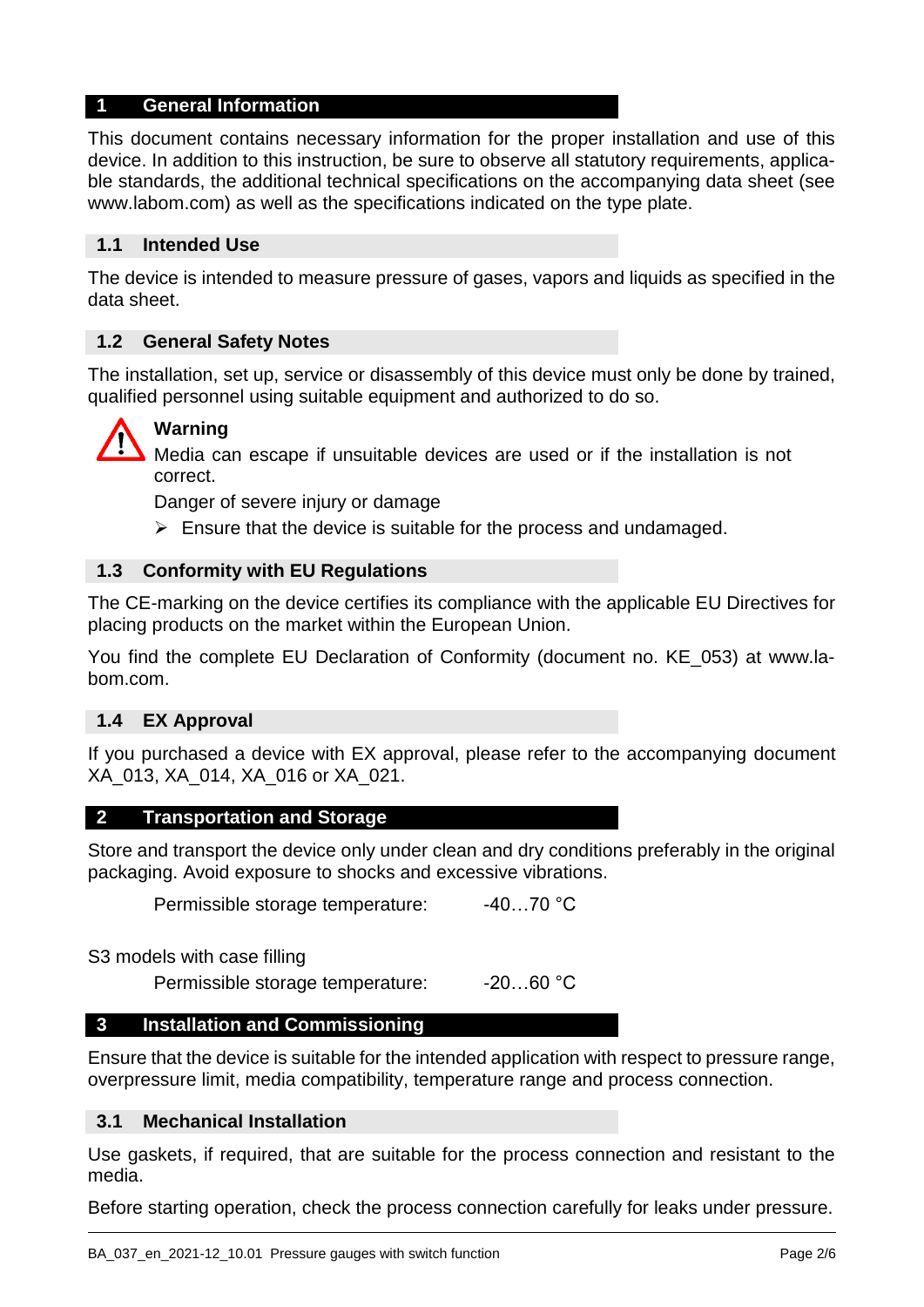Install safety pressure gauges in the line with DIN EN 837-1 S1 and S3 so that the exhaust equipment can freely discharge to the rear in the event of a fault or malfunction. Provide for corresponding openings if mounting the unit on the wall.

Use the spanner flats to screw in the device.

Measuring devices where oil or grease residues in the measuring element are not permitted are marked on the scale with the oil can  $\mathbb{X}$  icon.

Measuring devices for use with oxygen are marked on the scale with the oil can  $\mathbb{R}^n$  icon and the word "oxygen" directly below this.

Seal cylindrical screw threads by fitting a sealing washer to the front face of the gasket. Seal taper screw threads by screwing tight; typically a gasket material is applied to the male thread. Make sure that the set of gasket you use are correct and in perfect condition when mounting the instrument; non-matching gasket can cause faults.

Vent the pressure gauge after installation using the vent valve (Figure [1\)](#page-2-0).

The devices are supplied with a closed vent valve (CLOSED position). Moving the red lever to the OPEN position equalises the pressure level inside and outside the case (Figure [2\)](#page-2-1).

<span id="page-2-0"></span>

*Figure 1: Vent valve*

<span id="page-2-1"></span>

*Figure 2: Move valve*

#### **3.2 Electrical Connection**

Complete the mechanical installation before you connect the device electrically. Set up all electrical connections while the voltage supply is switched off.



*Figure 3: Cable connector*

The type of contact, the switch function and the pin connection can be found on a separate label on the measuring device.

You can find further information of switch contacts in the document TA\_039 on www.labom.com.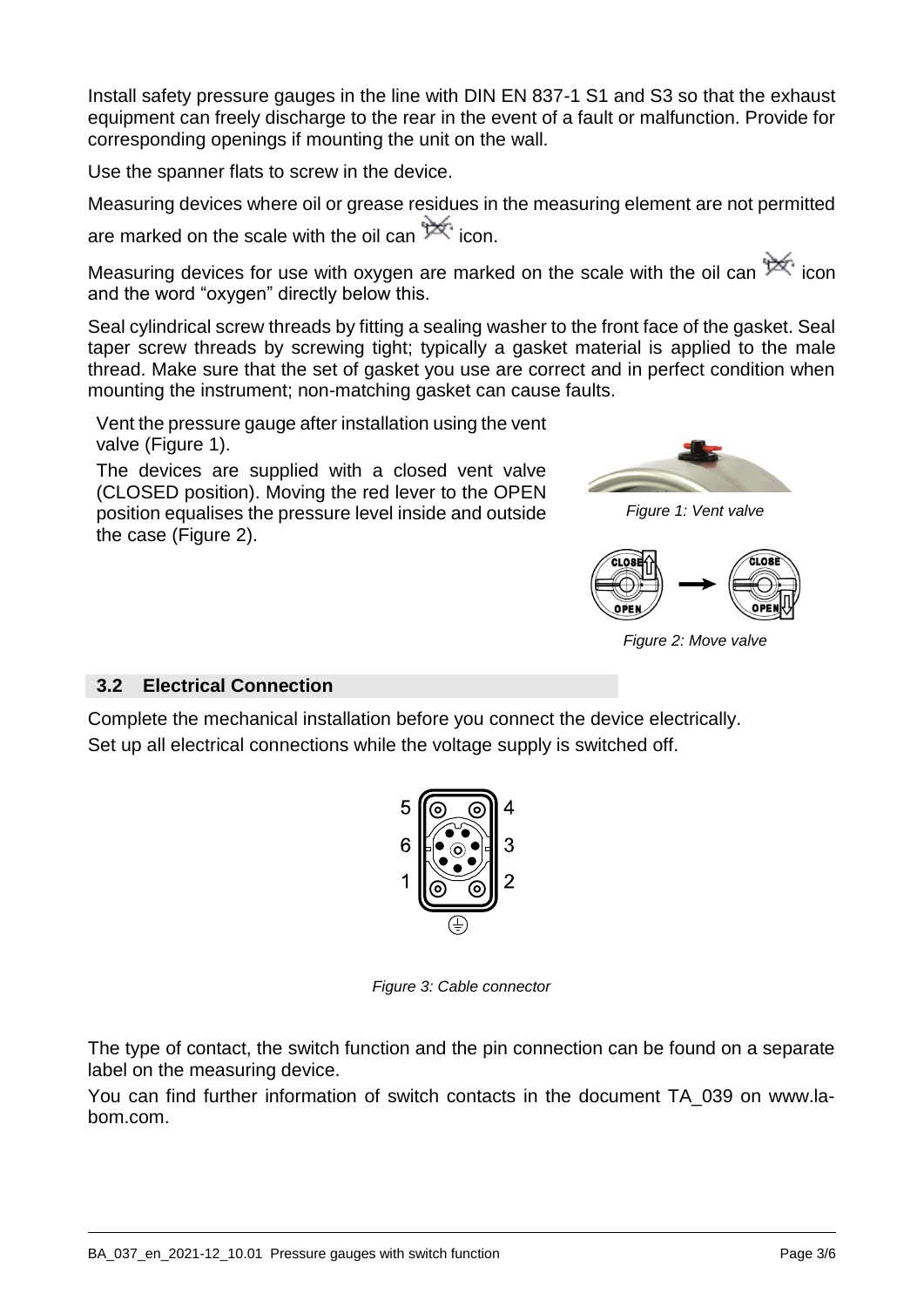#### **3.3 Adjusting of contacts**

Setting the contact can be done by using the adjustment lock (a) in the centre of the sight glass. Just press down the mounted key (Figure [4\)](#page-3-0) into the adjustment lock and then push the key down until the pointer of the lock (b) catches the adjusting pin (c) of the set pointer (d) in the middle (Figure [5\)](#page-3-1).

The set pointer can be adjusted over the entire scale range. It must be ensured that the contact will be set in a clockwise direction only. If the contact is accidentally set behind the desired value, turn back the contact at least 5% below the desired value and make the setting again in a clockwise direction.

The key is included in the supplied accessory kit and can be placed in the designated hole in the cable connector after use.

<span id="page-3-0"></span>

*Figure 4: Key*

<span id="page-3-1"></span>

*Figure 5: Setting the contact*

The functionality and thus the switching reliability of the built-in switch contacts is guaranteed within the entire nominal range. Following valid standards though the accuracy stated in the data sheet is assured for switching points that are set between 10% and 90% of the nominal range only.

Operating the contact outside of the scale range is not permitted.

You can find further information on contacts in the document TA\_039 on www.labom.com.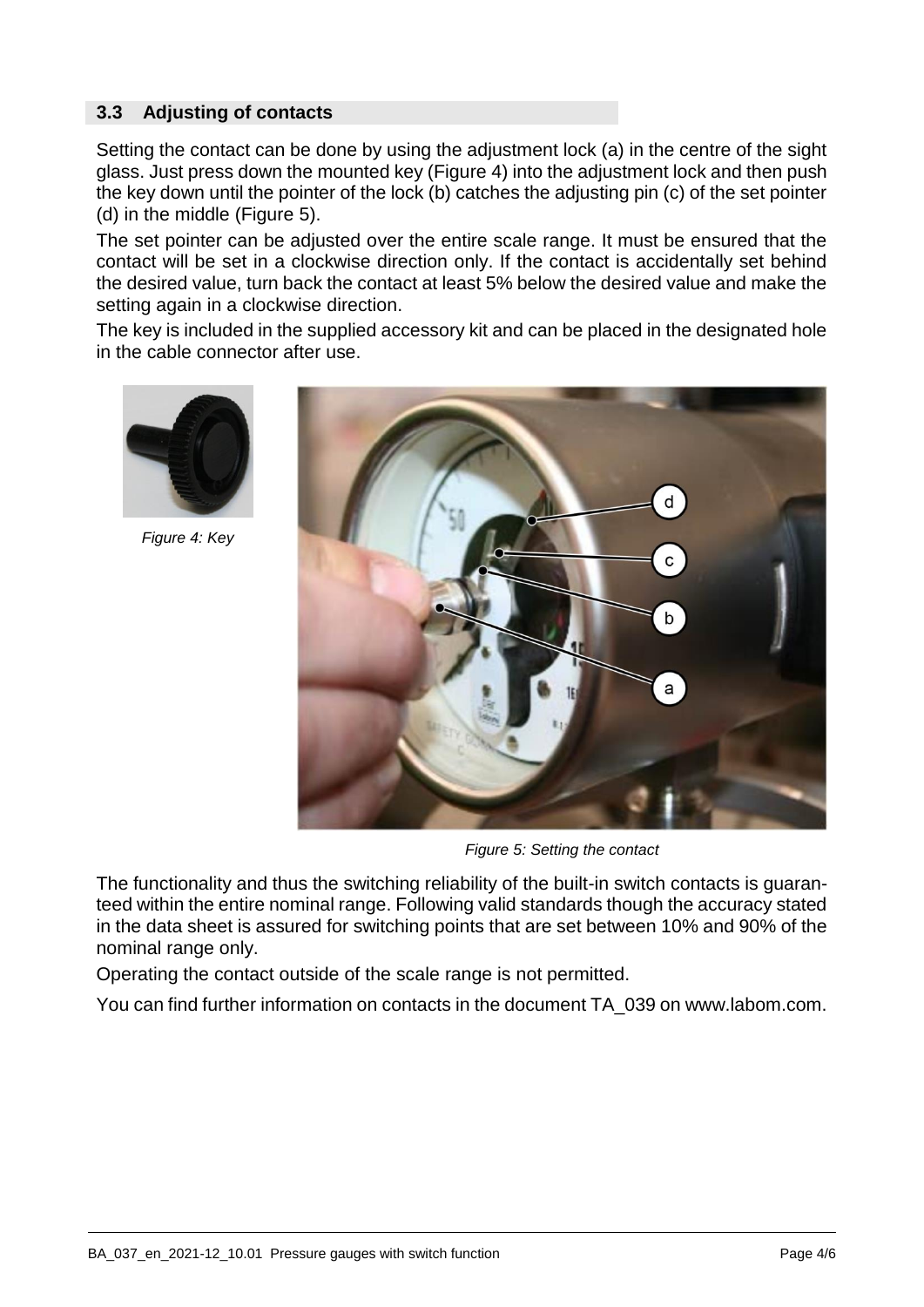#### **3.4 Additional requirements relating to type BN4xxx pressure switches and type BP4xxx pressure limiters**

The evaluation unit and downstream control current circuit are not part of our scope of supply.The following evaluation units conform to the requirements of the Association of Technical Inspection Agencies (VdTÜV) Fact Sheet No. 100.

Pepperl+Fuchs, switching amplifier:

- Type KHA6-SH-Ex1, PTB 00 ATEX 2043
- $-$  Type KFD2-SH-Ex1, PTB 00 ATEX 2042

The use of alternative evaluation units is within the responsibility of the operator. The operator is also responsible for the control current circuit and the locking switch required with pressure limiters, that comply with the Association of Technical Inspection Agencies (VdTÜV) Fact Sheet No. 100.

#### **4 Operation**

During operation, take care that the device remains within its intended pressure and temperature ranges. No other monitoring is necessary.

The permissible ambient and media temperature depends on the type of device and its design. This information can be found in the relevant data sheet.

Restricted ambient conditions may apply in explosion protected environments (see XA\_013, XA\_014, XA\_016 or XA\_021).

#### **4.1 Zero-point correction**

<span id="page-4-0"></span>Zero point deviations can occur due to the mounting, the installation position or due to the type and duration of use. Measuring devices with micro controll position pointers can be corrected in a depressurised state by means of the adjusting screw on the pointer hub (see figure [6\)](#page-4-0).



*Figure 6: Zero-point correction*

#### **4.2 Maintenance / Service**

When properly installed in accordance with applicable specifications, this device is maintenance-free. However, we recommend an annual recalibration of the device.